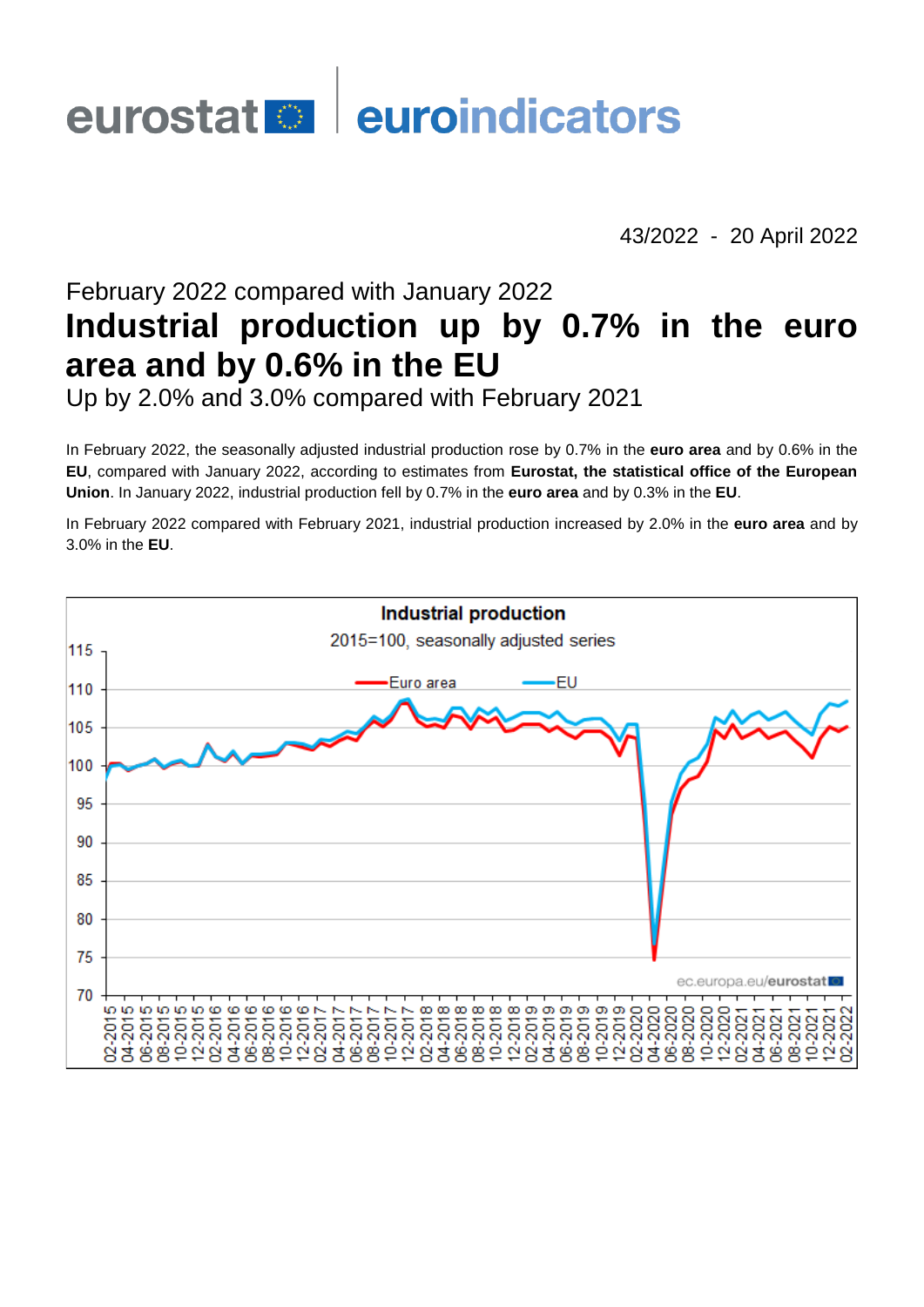# **Monthly comparison by main industrial grouping and by Member State**

In the **euro area** in February 2022, compared with January 2022, production of durable consumer goods rose by 2.7%, non-durable consumer goods by 1.9% and intermediate goods by 0.9%, while production of capital goods fell by 0.1% and energy by 1.1%.

In the **EU**, production of durable consumer goods rose by 2.4%, non-durable consumer goods by 1.7% and intermediate goods by 0.8%, while production of capital goods remained stable and energy fell by 0.6%.

Among Member States for which data are available, the highest monthly increases were registered in **Italy** (+4.0%), **Croatia** (+2.7%) and **Ireland** (+2.4%). The largest decreases were observed in **Slovenia** (-8.3%), **Lithuania** (-3.8%) and **Malta** (-2.7%).

## **Annual comparison by main industrial grouping and by Member State**

In the **euro area** in February 2022, compared with February 2021, production of non-durable consumer goods rose by 8.9%, durable consumer goods by 5.8%, intermediate goods by 3.2% and energy by 1.3%, while production of capital goods fell by 3.1%.

In the **EU**, production of non-durable consumer goods rose by 9.6%, durable consumer goods by 6.3%, energy by 4.6% and intermediate goods by 3.9%, while production of capital goods fell by 2.1%.

Among Member States for which data are available, the highest annual increases were registered in **Lithuania** (+20.4%), **Poland** (+17.8%) and **Bulgaria** (+14.4%). The largest decreases were observed in **Ireland** (-14.1%), **Portugal** (-5.7%) and **Malta** (-3.5%).

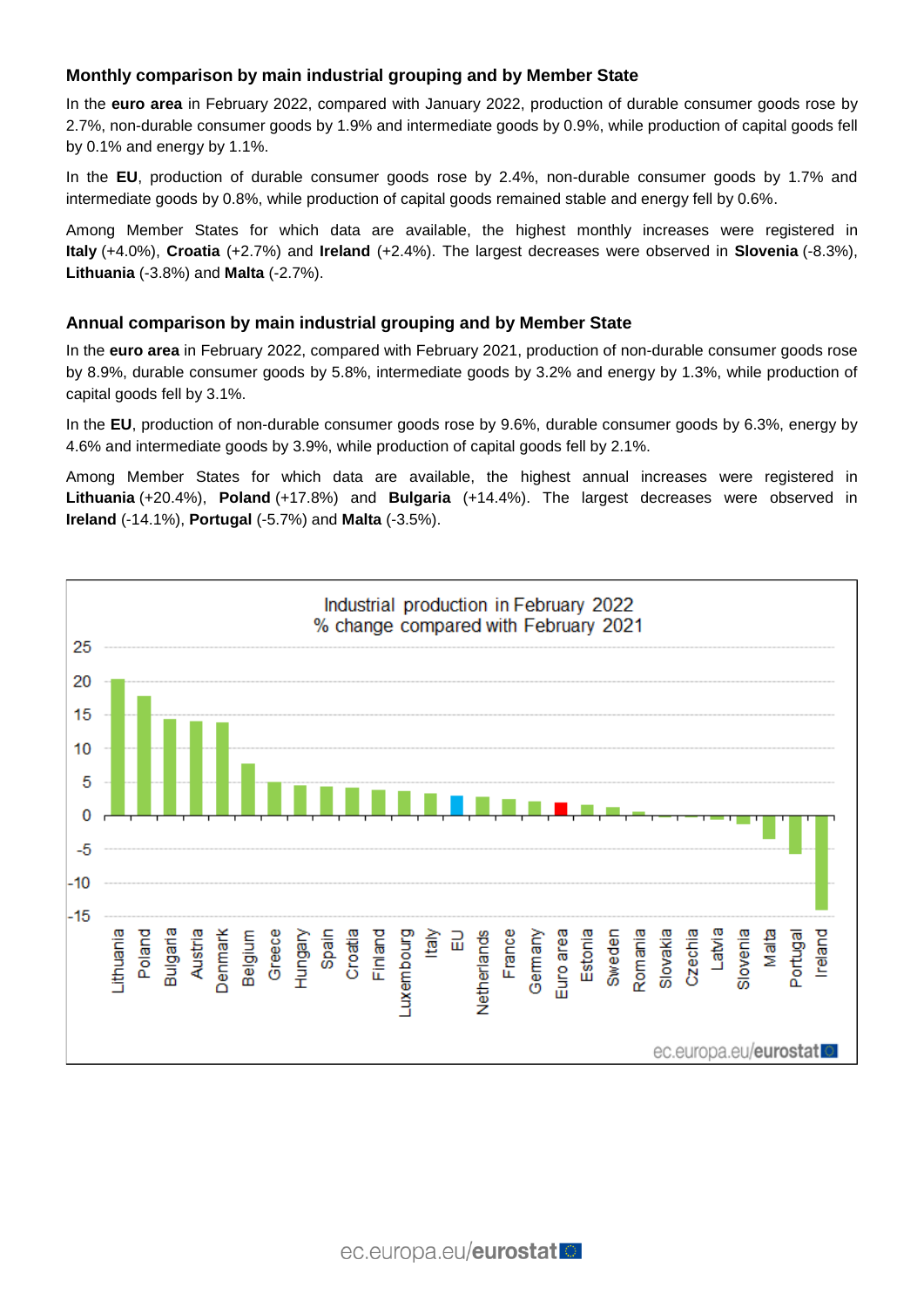#### **Geographical information**

The **euro area** (EA19) includes Belgium, Germany, Estonia, Ireland, Greece, Spain, France, Italy, Cyprus, Latvia, Lithuania, Luxembourg, Malta, the Netherlands, Austria, Portugal, Slovenia, Slovakia and Finland.

The **European Union** (EU27) includes Belgium, Bulgaria, Czechia, Denmark, Germany, Estonia, Ireland, Greece, Spain, France, Croatia, Italy, Cyprus, Latvia, Lithuania, Luxembourg, Hungary, Malta, the Netherlands, Austria, Poland, Portugal, Romania, Slovenia, Slovakia, Finland and Sweden.

#### **Methods and definitions**

The **index of industrial production** measures the evolution of the volume of production for industry excluding construction, based on data adjusted for calendar and seasonal effects.

**Seasonally adjusted** euro area and EU series are calculated by aggregating the seasonally adjusted national data.

Total industry covers [NACE rev.2](https://ec.europa.eu/eurostat/ramon/nomenclatures/index.cfm?TargetUrl=LST_NOM_DTL&StrNom=NACE_REV2&StrLanguageCode=EN&IntPcKey=&StrLayoutCode=HIERARCHIC) sections B to D. Missing observations from Member States for recent months are estimated for the calculation of the euro area and the EU aggregates.

#### **Revisions and timetable**

Compared with data issued in the News Release [30/2022](https://ec.europa.eu/eurostat/documents/2995521/14358236/4-15032022-AP-EN.pdf/b9d2b2a1-cb5a-1c83-e112-8384dcd641b3) of 15 March 2022, the monthly percentage change for January 2022 has been revised from 0.0% to -0.7% in the euro area and from +0.4% to -0.3% in the EU. The annual percentage change has been revised from -1.3% to -1.5% in the euro area and from +0.4% to +0.1% in the EU.

#### **For more information**

Eurosta[t database section](https://ec.europa.eu/eurostat/web/short-term-business-statistics/data/database) on short-term business statistics Eurosta[t Statistics Explained article](https://ec.europa.eu/eurostat/statistics-explained/index.php/Industrial_production_(volume)_index_overview) on the industrial production index Eurosta[t Statistics Explained article](https://ec.europa.eu/eurostat/statistics-explained/index.php?title=Impact_of_Covid-19_crisis_on_industrial_production) on the impact of COVID-19 crisis on industrial production Th[e weights of the Member States](https://circabc.europa.eu/w/browse/d72689ec-103e-41a8-81d1-2e5ea5f171f5) in the EU and euro area aggregates (See file NEWS\_RELEASE\_WEIGHTINGS\_2015) Eurostat €-indicator[s release calendar](https://ec.europa.eu/eurostat/news/release-calendar) European Statistic[s Code of Practice](https://ec.europa.eu/eurostat/web/products-catalogues/-/KS-02-18-142)

> **Eurostat Press Office** María Guadalupe MORENO CABANILLAS Tel: +352-4301-33 408 eurostat-pressoffice@ec.europa.eu

**For further information on data:** Arja KÄRKKÄINEN Tel: +352-4301-35 477 [arja.karkkainen@ec.europa.eu](mailto:arja.karkkainen@ec.europa.eu)

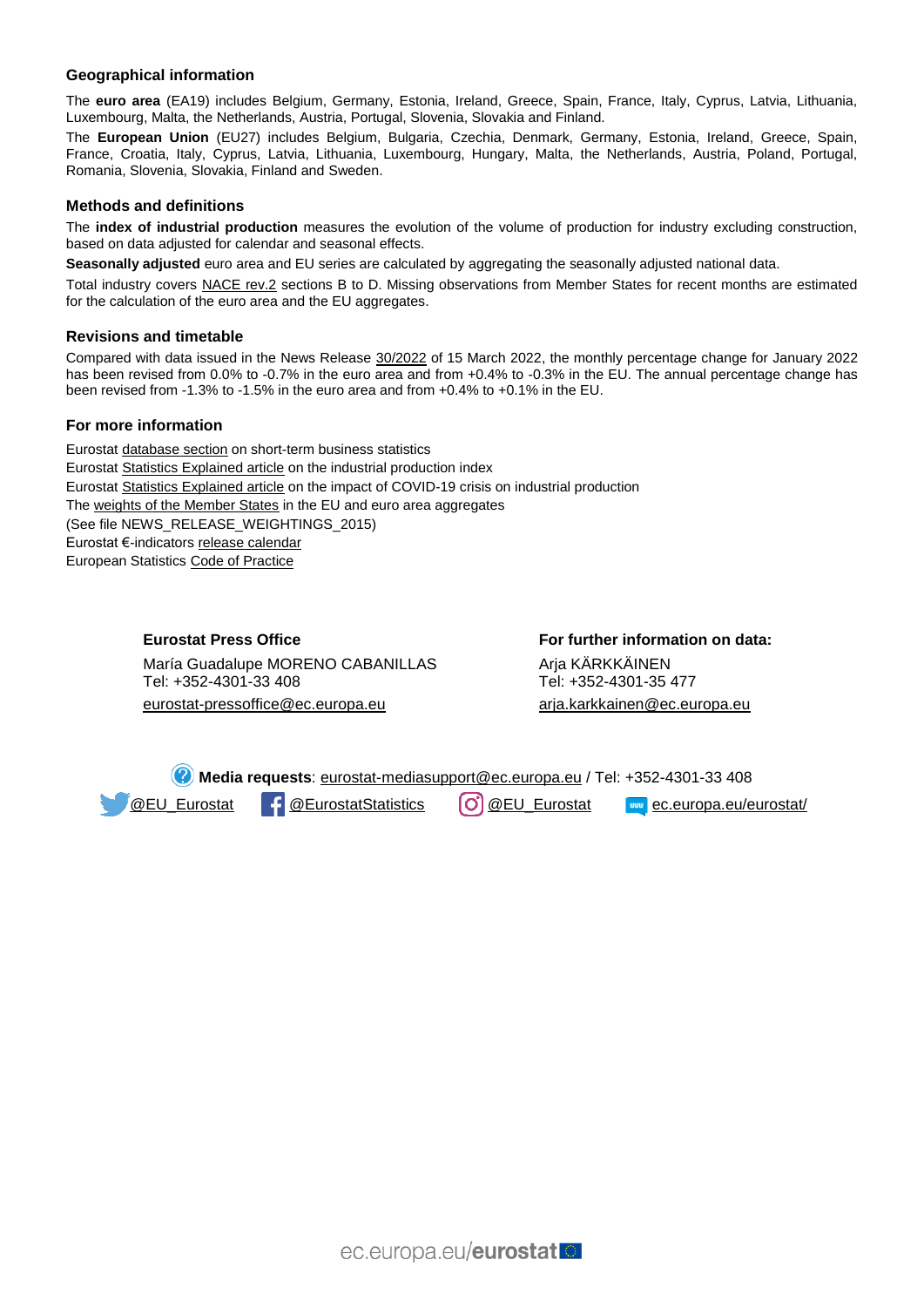# **Industrial production**

% change compared with previous month\*

|                            | <b>Sep-21</b> | <b>Oct-21</b> | <b>Nov-21</b> | <b>Dec-21</b> | $Jan-22$ | Feb-22 |
|----------------------------|---------------|---------------|---------------|---------------|----------|--------|
| Euro area                  |               |               |               |               |          |        |
| Total industry             | $-0.8$        | $-1.4$        | 2.5           | 1.5           | $-0.7$   | 0.7    |
| Intermediate goods         | $-0.1$        | $-0.2$        | 1.1           | 0.7           | $-0.3$   | 0.9    |
| Energy                     | 1.2           | 0.6           | 1.8           | $-0.2$        | -1.1     | $-1.1$ |
| Capital goods              | $-1.6$        | 0.4           | 2.2           | 4.8           | $-2.7$   | $-0.1$ |
| Durable consumer goods     | 0.7           | 1.7           | 0.4           | $-0.7$        | $-0.8$   | 2.7    |
| Non-durable consumer goods | 0.0           | $-4.6$        | 2.3           | $-1.3$        | 3.1      | 1.9    |
| l EU                       |               |               |               |               |          |        |
| Total industrv             | $-0.8$        | $-0.9$        | 2.6           | 1.2           | $-0.3$   | 0.6    |
| Intermediate goods         | 0.0           | $-0.1$        | 1.4           | 0.5           | 0.0      | 0.8    |
| Energy                     | 0.9           | 2.3           | 1.2           | 0.6           | $-1.6$   | $-0.6$ |
| Capital goods              | $-1.6$        | 0.7           | 3.0           | 3.8           | $-2.1$   | 0.0    |
| Durable consumer goods     | 0.9           | 1.4           | 0.6           | $-0.4$        | $-0.4$   | 2.4    |
| Non-durable consumer goods | $-0.5$        | $-3.5$        | 2.4           | $-1.2$        | 2.9      | 1.7    |

Source dataset: [sts\\_inpr\\_m](https://appsso.eurostat.ec.europa.eu/nui/show.do?query=BOOKMARK_DS-069583_QID_-60137611_UID_-3F171EB0&layout=TIME,C,X,0;GEO,L,Y,0;NACE_R2,L,Y,1;INDIC_BT,L,Z,0;S_ADJ,L,Z,1;UNIT,L,Z,2;INDICATORS,C,Z,3;&zSelection=DS-069583UNIT,PCH_PRE;DS-069583S_ADJ,SCA;DS-069583INDICATORS,OBS_FLAG;DS-069583INDIC_BT,PROD;&rankName1=UNIT_1_2_-1_2&rankName2=INDIC-BT_1_2_-1_2&rankName3=INDICATORS_1_2_-1_2&rankName4=S-ADJ_1_2_-1_2&rankName5=TIME_1_0_0_0&rankName6=GEO_1_0_0_1&rankName7=NACE-R2_1_2_1_1&sortR=ASC_-1_FIRST&sortC=ASC_-1_FIRST&rStp=&cStp=&rDCh=&cDCh=&rDM=true&cDM=true&footnes=false&empty=false&wai=false&time_mode=ROLLING&time_most_recent=true&lang=EN&cfo=%23%23%23%2C%23%23%23.%23%23%23)

| <b>Total industry</b> | <b>Sep-21</b> | <b>Oct-21</b> | <b>Nov-21</b> | <b>Dec-21</b> | <b>Jan-22</b> | <b>Feb-22</b> |
|-----------------------|---------------|---------------|---------------|---------------|---------------|---------------|
| Euro area             | $-0.8$        | $-1.4$        | 2.5           | 1.5           | $-0.7$        | 0.7           |
| <b>EU</b>             | $-0.8$        | $-0.9$        | 2.6           | 1.2           | $-0.3$        | 0.6           |
| <b>Belgium</b>        | 0.4           | 1.6           | $-5.1$        | 2.1           | 0.4           | $-0.6$        |
| <b>Bulgaria</b>       | 1.5           | 0.9           | 1.6           | 1.3           | 2.2           | $-0.8$        |
| <b>Czechia</b>        | $-3.3$        | 0.6           | 5.2           | $-2.7$        | 3.3           | $-2.4$        |
| <b>Denmark</b>        | $-6.8$        | 2.9           | 2.8           | $-0.3$        | 0.3           | 1.5           |
| Germany               | $-0.9$        | 2.3           | 0.5           | 1.5           | 0.5           | 0.4           |
| <b>Estonia</b>        | 4.9           | $-3.3$        | 3.0           | 1.6           | $-5.3$        | $-0.5$        |
| Ireland**             | $-5.0$        | $-32.8$       | 36.8          | 12.2          | $-6.6$        | 2.4           |
| <b>Greece</b>         | 1.4           | 2.3           | $-0.9$        | 0.4           | $-4.0$        | 1.6           |
| Spain                 | 1.2           | 0.5           | 2.1           | $-0.2$        | 0.1           | 0.9           |
| <b>France</b>         | $-1.5$        | 1.4           | $-0.7$        | $-0.2$        | 1.9           | $-0.9$        |
| <b>Croatia</b>        | $-0.8$        | 1.2           | $-0.5$        | 2.0           | $-0.5$        | 2.7           |
| <b>Italy</b>          | 0.2           | $-0.7$        | 2.0           | $-1.1$        | $-3.4$        | 4.0           |
| <b>Cyprus</b>         | $-4.3$        | 2.8           | $-0.9$        | $-1.1$        | 3.0           |               |
| Latvia                | 1.3           | $-1.1$        | 0.0           | 3.2           | $-0.8$        | $-2.5$        |
| Lithuania             | 5.8           | 1.3           | 0.3           | 3.5           | 1.9           | $-3.8$        |
| Luxembourg            | $-0.4$        | $-0.3$        | $-0.7$        | 2.4           | 0.2           | 1.6           |
| <b>Hungary</b>        | $-0.1$        | 0.7           | 3.1           | 0.1           | 1.9           | 1.6           |
| <b>Malta</b>          | $-0.7$        | 1.4           | $-1.4$        | $-0.7$        | 0.9           | $-2.7$        |
| <b>Netherlands</b>    | 1.0           | $-0.4$        | 1.0           | 2.0           | $-1.0$        | $-1.8$        |
| <b>Austria</b>        | $-1.2$        | 2.8           | 1.8           | 0.6           | 4.7           | $-0.8$        |
| Poland                | 0.7           | 1.9           | 3.9           | 0.0           | 2.4           | 1.8           |
| Portugal              | 2.0           | 0.4           | 2.0           | 1.4           | $-5.2$        | 0.6           |
| Romania               | $-2.3$        | 0.6           | 3.0           | 1.2           | 1.8           | $-1.0$        |
| Slovenia              | 0.5           | 0.8           | 3.2           | 1.4           | 0.0           | $-8.3$        |
| Slovakia              | $-1.2$        | 3.6           | 3.7           | 0.7           | $-1.4$        | $-1.5$        |
| <b>Finland</b>        | 0.8           | 0.1           | 0.7           | 3.2           | $-3.3$        | 1.0           |
| Sweden                | 0.4           | 1.5           | 0.1           | 0.3           | $-0.7$        | $-0.3$        |
| Norway                | 3.2           | $-5.3$        | $-3.0$        | 2.8           | 0.9           | $-0.8$        |
| <b>Switzerland</b>    | 0.8           | $-5.1$        | 8.9           | $-3.1$        |               |               |

\* Calendar and seasonally adjusted

\*\* CSO Ireland is carrying out a review of the seasonal adjustment methodology for industrial production

: Data not available

Source dataset[: sts\\_inpr\\_m](https://ec.europa.eu/eurostat/databrowser/view/STS_INPR_M__custom_157710/bookmark/table?lang=en&bookmarkId=daad3781-0988-4ae4-8ec3-52334a659e0c)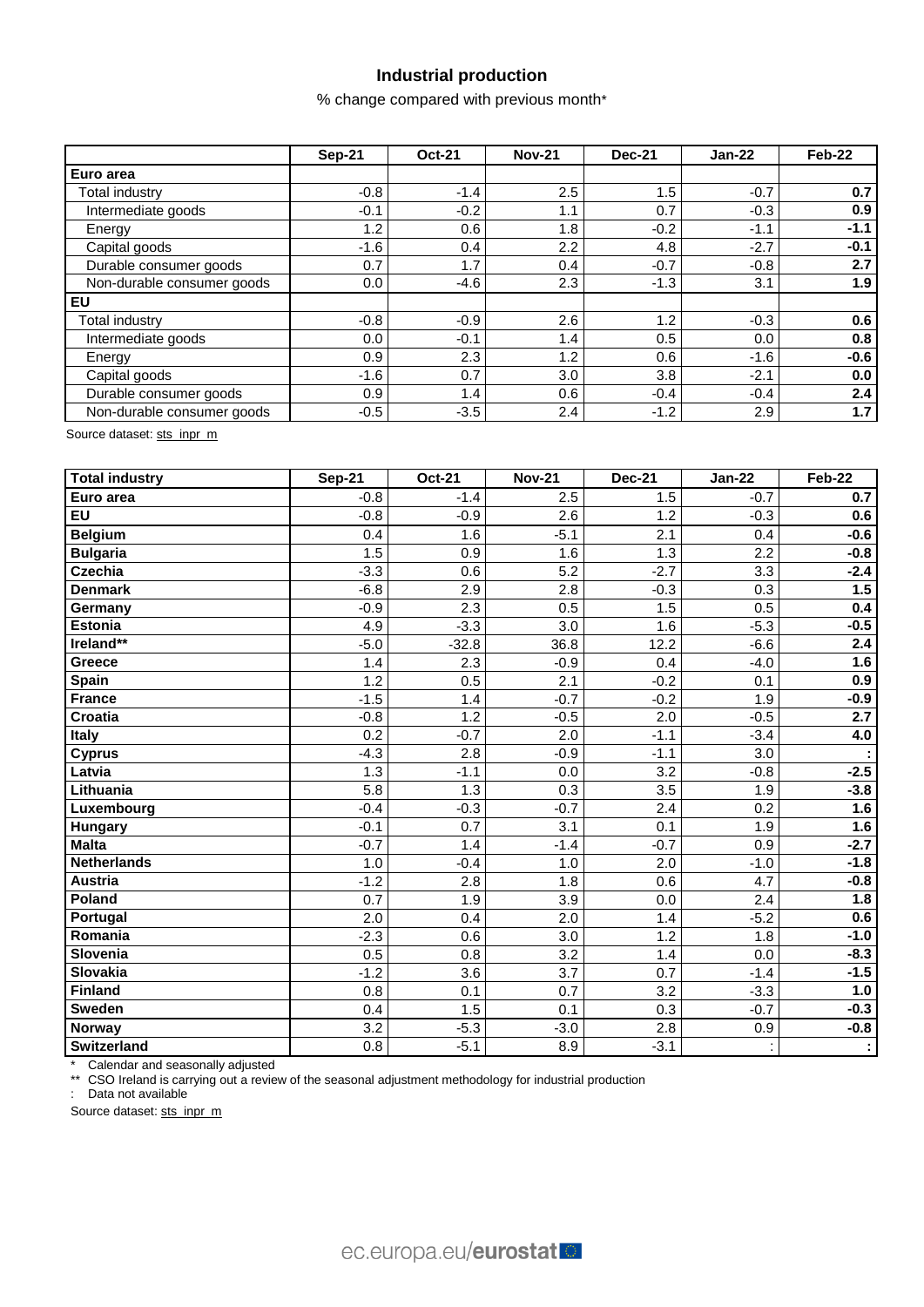# **Industrial production**

% change compared with same month of the previous year\*

|                            | <b>Sep-21</b> | <b>Oct-21</b> | <b>Nov-21</b> | <b>Dec-21</b> | $Jan-22$ | Feb-22 |  |
|----------------------------|---------------|---------------|---------------|---------------|----------|--------|--|
| Euro area                  |               |               |               |               |          |        |  |
| Total industrv             | 4.1           | 0.1           | $-1.3$        | 1.8           | $-1.5$   | 2.0    |  |
| Intermediate goods         | 4.9           | 2.3           | 2.0           | 1.8           | 0.6      | 3.2    |  |
| Energy                     | $-0.1$        | $-0.8$        | 4.5           | 2.6           | 0.2      | 1.3    |  |
| Capital goods              | 3.1           | $-2.2$        | $-9.3$        | 0.3           | $-8.9$   | $-3.1$ |  |
| Durable consumer goods     | 1.6           | 2.6           | 5.0           | 2.8           | 0.0      | 5.8    |  |
| Non-durable consumer goods | 7.8           | 1.3           | 5.8           | 5.3           | 7.4      | 8.9    |  |
| EU                         |               |               |               |               |          |        |  |
| Total industrv             | 3.9           | 0.9           | 0.2           | 2.7           | 0.1      | 3.0    |  |
| Intermediate goods         | 5.3           | 2.7           | 2.8           | 2.6           | 1.7      | 3.9    |  |
| Energy                     | 2.2           | 3.5           | 7.3           | 6.7           | 3.4      | 4.6    |  |
| Capital goods              | 1.6           | $-2.8$        | $-8.0$        | 0.4           | $-7.5$   | $-2.1$ |  |
| Durable consumer goods     | 2.2           | 2.9           | 5.2           | 3.3           | 1.5      | 6.3    |  |
| Non-durable consumer goods | 7.6           | 3.2           | 7.0           | 6.1           | 8.0      | 9.6    |  |

Source dataset: [sts\\_inpr\\_m](https://appsso.eurostat.ec.europa.eu/nui/show.do?query=BOOKMARK_DS-069583_QID_-132704C_UID_-3F171EB0&layout=TIME,C,X,0;GEO,L,Y,0;NACE_R2,L,Y,1;INDIC_BT,L,Z,0;S_ADJ,L,Z,1;UNIT,L,Z,2;INDICATORS,C,Z,3;&zSelection=DS-069583UNIT,PCH_PRE;DS-069583S_ADJ,SCA;DS-069583INDICATORS,OBS_FLAG;DS-069583INDIC_BT,PROD;&rankName1=UNIT_1_2_-1_2&rankName2=INDIC-BT_1_2_-1_2&rankName3=INDICATORS_1_2_-1_2&rankName4=S-ADJ_1_2_-1_2&rankName5=TIME_1_0_0_0&rankName6=GEO_1_0_0_1&rankName7=NACE-R2_1_2_1_1&sortR=ASC_-1_FIRST&sortC=ASC_-1_FIRST&rStp=&cStp=&rDCh=&cDCh=&rDM=true&cDM=true&footnes=false&empty=false&wai=false&time_mode=ROLLING&time_most_recent=true&lang=EN&cfo=%23%23%23%2C%23%23%23.%23%23%23)

| <b>Total industry</b> | <b>Sep-21</b> | <b>Oct-21</b>    | <b>Nov-21</b> | <b>Dec-21</b> | <b>Jan-22</b> | Feb-22           |
|-----------------------|---------------|------------------|---------------|---------------|---------------|------------------|
| Euro area             | 4.1           | 0.1              | $-1.3$        | 1.8           | $-1.5$        | 2.0              |
| <b>EU</b>             | 3.9           | 0.9              | 0.2           | 2.7           | 0.1           | 3.0              |
| <b>Belgium</b>        | 17.8          | 12.9             | 8.2           | 12.6          | 6.7           | 7.8              |
| <b>Bulgaria</b>       | 9.6           | 9.4              | 13.2          | 14.8          | 17.2          | 14.4             |
| <b>Czechia</b>        | $-3.9$        | $-5.4$           | 1.3           | $-1.6$        | 1.3           | $-0.3$           |
| <b>Denmark</b>        | 5.3           | 15.0             | 10.2          | 10.5          | 9.5           | 13.9             |
| Germany               | $-0.8$        | $-1.5$           | $-2.1$        | $-0.8$        | $-0.3$        | 2.1              |
| <b>Estonia</b>        | 8.2           | 2.6              | 6.6           | 8.2           | 2.4           | 1.7              |
| Ireland               | 25.1          | $-10.9$          | $-30.6$       | $-7.6$        | $-19.2$       | $-14.1$          |
| <b>Greece</b>         | 10.5          | 17.1             | 8.6           | 8.5           | $-0.6$        | 5.0              |
| <b>Spain</b>          | 0.7           | $-0.8$           | 4.5           | 1.9           | 1.5           | 4.3              |
| <b>France</b>         | 0.0           | $-0.5$           | $-0.2$        | $-0.2$        | $-1.1$        | $\overline{2.4}$ |
| <b>Croatia</b>        | 2.8           | 2.6              | 3.6           | 6.0           | 3.5           | 4.1              |
| Italy                 | 5.1           | 2.3              | 6.9           | 4.8           | $-2.7$        | 3.3              |
| <b>Cyprus</b>         | 1.2           | 3.6              | 0.2           | $-0.2$        | 3.0           |                  |
| Latvia                | 5.9           | $\overline{2.7}$ | 1.0           | 7.1           | 5.8           | $-0.6$           |
| Lithuania             | 21.2          | 23.8             | 23.3          | 24.6          | 23.2          | 20.4             |
| Luxembourg            | 1.2           | 0.6              | $-0.6$        | 6.8           | 0.0           | $\overline{3.7}$ |
| <b>Hungary</b>        | $-1.7$        | $-2.6$           | 2.2           | 3.6           | 7.2           | 4.5              |
| <b>Malta</b>          | $-3.9$        | $-5.6$           | $-4.9$        | $-6.0$        | $-4.3$        | $-3.5$           |
| <b>Netherlands</b>    | 6.5           | 2.8              | 4.6           | 6.1           | 2.5           | 2.8              |
| <b>Austria</b>        | 6.9           | 8.1              | 10.7          | 10.3          | 15.1          | 14.0             |
| Poland                | 8.7           | 10.0             | 14.9          | 13.8          | 15.4          | 17.8             |
| Portugal              | $-4.5$        | $-6.0$           | 1.0           | 0.2           | $-4.4$        | $-5.7$           |
| Romania               | $-3.7$        | $-6.4$           | $-0.3$        | $-0.3$        | 0.8           | 0.6              |
| Slovenia              | 6.1           | 3.8              | 8.6           | 11.6          | 9.2           | $-1.2$           |
| <b>Slovakia</b>       | $-4.8$        | $-0.6$           | 4.3           | 8.8           | 3.1           | $-0.2$           |
| Finland               | 6.5           | 5.0              | 5.5           | 11.8          | 4.2           | 3.9              |
| <b>Sweden</b>         | 2.8           | 4.5              | 4.3           | 3.6           | 2.7           | $1.2$            |
| <b>Norway</b>         | 8.2           | 7.0              | 2.5           | 2.0           | 0.2           | 1.7              |
| Switzerland           | 6.6           | 4.3              | 9.3           | 7.3           |               | ÷.               |

\* Calendar adjusted

: Data not available

Source dataset[: sts\\_inpr\\_m](https://ec.europa.eu/eurostat/databrowser/view/STS_INPR_M__custom_157760/bookmark/table?lang=en&bookmarkId=da24ee79-7a94-48da-a155-c6c0e0b06dfa)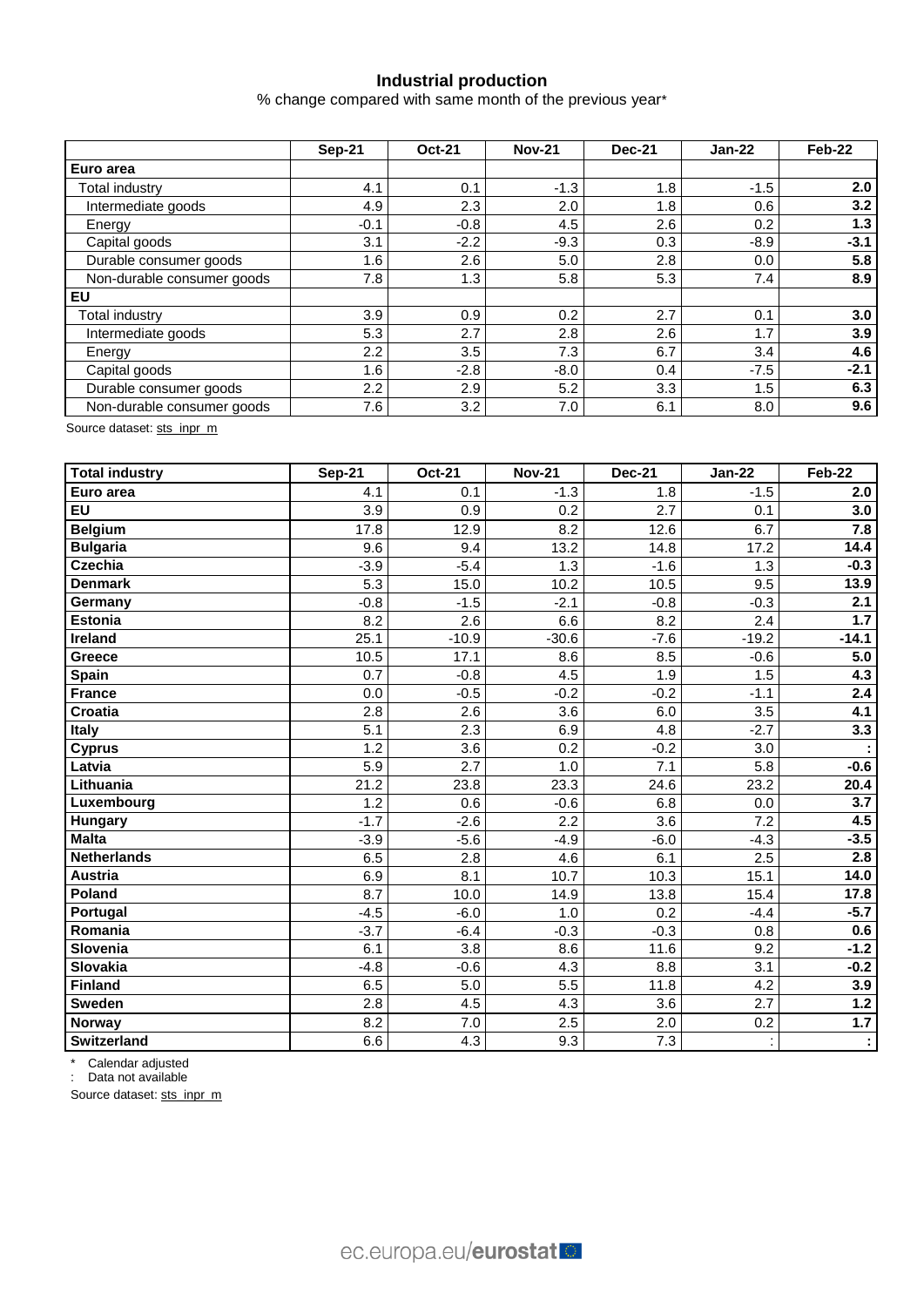# **Production indices for total industry, calendar and seasonally adjusted** (base year 2015)

|                    | $02 - 21$ | $03 - 21$ | $04 - 21$ | $05 - 21$ | 06-21 | $07 - 21$ | 08-21 | 09-21 | $10 - 21$ | $11 - 21$ | $12 - 21$ | $01 - 22$ | $02 - 22$ |
|--------------------|-----------|-----------|-----------|-----------|-------|-----------|-------|-------|-----------|-----------|-----------|-----------|-----------|
| Euro area          | 103.6     | 104.2     | 104.8     | 103.7     | 104.1 | 104.6     | 103.3 | 102.5 | 101.1     | 103.6     | 105.2     | 104.5     | 105.2     |
| EU                 | 105.6     | 106.6     | 107.1     | 106.1     | 106.5 | 107.1     | 105.9 | 105.0 | 104.1     | 106.8     | 108.1     | 107.8     | 108.5     |
| <b>Belgium</b>     | 118.6     | 123.1     | 128.3     | 128.4     | 138.9 | 132.9     | 129.8 | 130.3 | 132.4     | 125.7     | 128.3     | 128.8     | 128.0     |
| <b>Bulgaria</b>    | 103.8     | 108.5     | 109.0     | 107.9     | 108.4 | 109.4     | 111.3 | 113.0 | 114.0     | 115.8     | 117.3     | 119.9     | 118.9     |
| <b>Czechia</b>     | 111.1     | 113.8     | 115.3     | 111.6     | 112.9 | 113.6     | 111.2 | 107.5 | 108.1     | 113.7     | 110.6     | 114.2     | 111.5     |
| <b>Denmark</b>     | 107.3     | 113.8     | 111.2     | 112.2     | 110.6 | 115.7     | 120.7 | 112.5 | 115.8     | 119.1     | 118.8     | 119.1     | 120.9     |
| Germany            | 94.3      | 95.1      | 95.3      | 94.6      | 94.2  | 94.9      | 92.1  | 91.3  | 93.4      | 93.9      | 95.3      | 95.8      | 96.2      |
| <b>Estonia</b>     | 120.9     | 120.1     | 126.0     | 124.5     | 127.6 | 125.6     | 122.8 | 128.8 | 124.6     | 128.4     | 130.4     | 123.5     | 122.9     |
| Ireland*           | 158.3     | 152.5     | 149.8     | 146.2     | 144.3 | 147.4     | 142.9 | 135.7 | 91.2      | 124.8     | 140.0     | 130.8     | 134.0     |
| <b>Greece</b>      | 111.8     | 114.3     | 119.1     | 113.7     | 113.1 | 115.9     | 116.6 | 118.2 | 120.9     | 119.8     | 120.3     | 115.5     | 117.4     |
| Spain              | 103.0     | 102.8     | 103.9     | 102.0     | 101.3 | 101.0     | 101.5 | 102.7 | 103.2     | 105.4     | 105.2     | 105.3     | 106.2     |
| <b>France</b>      | 96.5      | 97.7      | 97.9      | 97.7      | 98.0  | 98.0      | 98.9  | 97.4  | 98.8      | 98.1      | 97.9      | 99.8      | 98.9      |
| Croatia            | 109.7     | 113.3     | 110.6     | 109.2     | 109.9 | 108.8     | 109.7 | 108.8 | 110.1     | 109.5     | 111.7     | 111.1     | 114.1     |
| Italy              | 102.5     | 103.3     | 105.1     | 103.2     | 104.3 | 105.2     | 104.9 | 105.1 | 104.4     | 106.5     | 105.3     | 101.7     | 105.8     |
| <b>Cyprus</b>      | 130.4     | 130.4     | 131.6     | 132.2     | 128.2 | 131.2     | 135.3 | 129.5 | 133.1     | 131.9     | 130.4     | 134.3     |           |
| Latvia             | 121.5     | 121.3     | 124.1     | 121.5     | 122.6 | 123.9     | 121.6 | 123.2 | 121.9     | 121.9     | 125.8     | 124.8     | 121.7     |
| Lithuania          | 129.9     | 136.2     | 135.2     | 140.4     | 140.3 | 140.1     | 140.2 | 148.4 | 150.3     | 150.7     | 155.9     | 158.8     | 152.7     |
| Luxembourg         | 94.9      | 95.6      | 96.8      | 94.9      | 96.4  | 93.6      | 95.6  | 95.2  | 94.9      | 94.2      | 96.5      | 96.7      | 98.2      |
| Hungary            | 120.0     | 120.4     | 116.5     | 120.4     | 120.2 | 119.5     | 116.3 | 116.2 | 117.0     | 120.6     | 120.7     | 123.0     | 125.0     |
| <b>Malta</b>       | 100.4     | 101.8     | 107.6     | 104.4     | 108.5 | 106.9     | 100.4 | 99.7  | 101.1     | 99.7      | 99.0      | 99.9      | 97.2      |
| <b>Netherlands</b> | 99.7      | 102.4     | 102.1     | 102.4     | 104.3 | 105.2     | 102.6 | 103.6 | 103.2     | 104.2     | 106.3     | 105.2     | 103.3     |
| <b>Austria</b>     | 113.8     | 115.8     | 117.1     | 116.1     | 116.6 | 118.7     | 120.3 | 118.8 | 122.1     | 124.3     | 125.0     | 130.9     | 129.9     |
| Poland             | 129.7     | 133.2     | 132.7     | 134.7     | 136.2 | 138.0     | 136.8 | 137.7 | 140.3     | 145.8     | 145.8     | 149.3     | 152.0     |
| Portugal           | 102.1     | 101.7     | 102.2     | 97.3      | 95.2  | 98.6      | 96.7  | 98.6  | 99.0      | 101.0     | 102.4     | 97.1      | 97.7      |
| Romania            | 113.4     | 115.8     | 120.1     | 110.0     | 110.3 | 109.3     | 108.9 | 106.4 | 107.0     | 110.2     | 111.5     | 113.5     | 112.4     |
| Slovenia           | 125.9     | 126.4     | 127.9     | 127.3     | 129.2 | 127.1     | 127.9 | 128.5 | 129.5     | 133.7     | 135.6     | 135.6     | 124.3     |
| Slovakia           | 114.9     | 114.8     | 113.6     | 111.1     | 112.0 | 114.1     | 110.3 | 109.0 | 112.9     | 117.1     | 117.9     | 116.3     | 114.6     |
| <b>Finland</b>     | 112.9     | 110.6     | 112.1     | 114.4     | 112.5 | 112.9     | 114.3 | 115.2 | 115.3     | 116.1     | 119.8     | 115.9     | 117.1     |
| <b>Sweden</b>      | 113.3     | 115.7     | 114.1     | 112.3     | 114.9 | 114.3     | 113.2 | 113.6 | 115.3     | 115.4     | 115.7     | 114.9     | 114.6     |
| <b>Norway</b>      | 101.8     | 103.0     | 102.9     | 102.5     | 103.7 | 103.7     | 106.5 | 109.9 | 104.1     | 101.0     | 103.8     | 104.7     | 103.9     |
| <b>Switzerland</b> | 119.2     | 126.8     | 125.9     | 122.5     | 122.3 | 123.2     | 122.6 | 123.6 | 117.3     | 127.7     | 123.7     |           | ÷.        |

\* CSO Ireland is carrying out a review of the seasonal adjustment methodology for industrial production

: Data not available

Source dataset: [sts\\_inpr\\_m](https://ec.europa.eu/eurostat/databrowser/view/STS_INPR_M__custom_157783/bookmark/table?lang=en&bookmarkId=aaa35620-bc24-4bdd-99af-6d42250032b6)